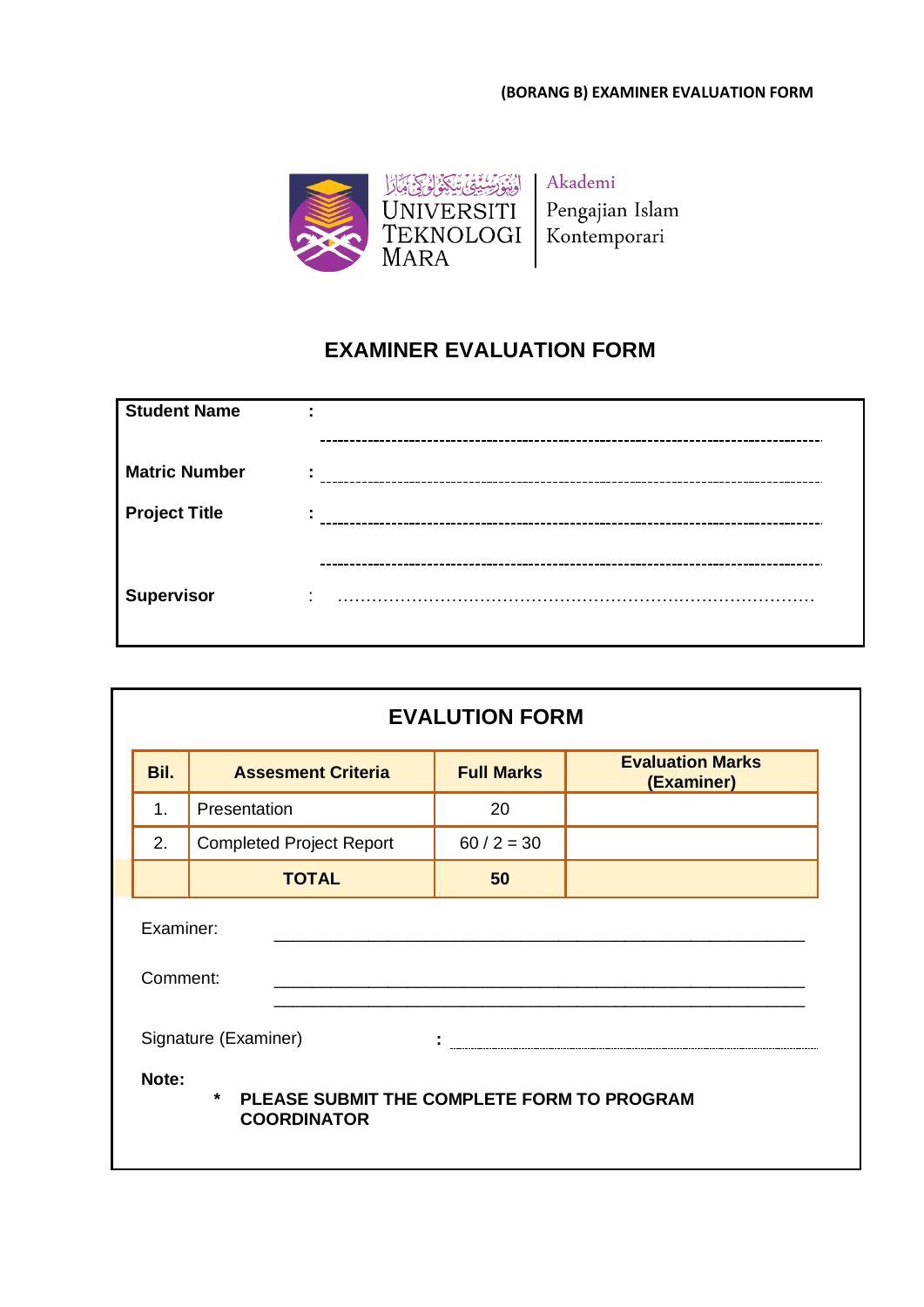| Bil. | <b>Assessment Criteria</b>                                                                                                                                                                                                                                           | <b>Evaluation</b><br><b>Marks</b> | <b>Score</b> |
|------|----------------------------------------------------------------------------------------------------------------------------------------------------------------------------------------------------------------------------------------------------------------------|-----------------------------------|--------------|
| 1.   | <b>Abstract</b>                                                                                                                                                                                                                                                      | 3                                 |              |
| 2.   | (Summarizes the whole project – consists of project<br><b>Introduction</b><br>(Appropriate title; clear problem statement; well-<br>defined project scope; clear, measurable and<br>achievable objectives; and significant to the<br>community and practitioners.)   | 3                                 |              |
| 3.   | <b>Literature Review</b><br>(Review of current, related literature and research<br>reports. Consist of relevant, correct facts and<br>substantial references - able to identify, collect,<br>summarize and analyze relevant and latest issues of<br>subject matter.) | 5                                 |              |
| 4.   | <b>Methodology</b><br>(A detailed and in-depth explanation of the<br>appropriate approach, methods, sources and<br>deliverables in accomplishing the project.)                                                                                                       | 4                                 |              |
| 5.   | <b>Results / Findings/ Prototype</b><br>(The result of research carried out to solve the<br>problem defined. This may include analysis, usability,<br>design, implementation, testing, prototype or<br>framework.)                                                   | 24                                |              |
| 6.   | <b>Conclusion and Recommendations</b><br>(Conclusion of what has been achieved, explaining<br>limitations/problems and recommendation for future<br>work.)                                                                                                           | 9                                 |              |
| 7.   | <b>References and Citations</b><br>(Standard citation and references based on the<br>guideline given. Valid source of references and other<br>appropriate supporting documents.)                                                                                     | 9                                 |              |
| 8.   | <b>Ethics of Project Report</b><br>(Structure, organisation and standard report format.<br>Clarity of language, consistency of the content, logical<br>flow and use of figurative language for all materials.)                                                       | 3                                 |              |
|      | <b>TOTAL MARKS</b>                                                                                                                                                                                                                                                   | 60                                |              |